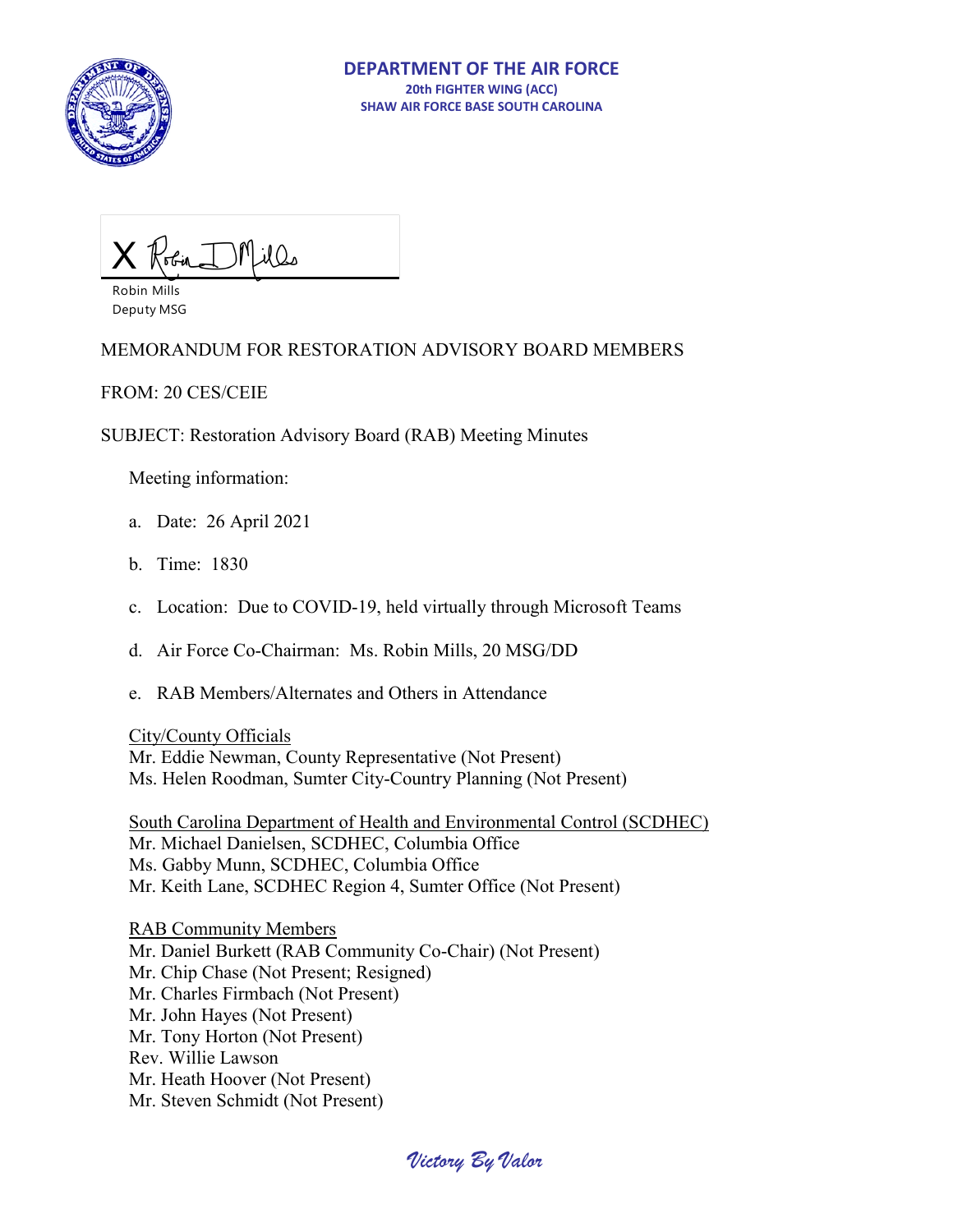Ms. Amanda Skelton (Not Present)

Community Members Ms. Paula Birkbeck Ms. Ruth Gamble-Braboy Ms. Susan Brown Ms. Dee Hoehn

Others, SCDHEC Affiliated Ms. Stacey French, SCDHEC, Columbia Office Mr. Kent Krieg, SCDHEC, Columbia Office

Others, Air Force Affiliated Mr. Timothy Murphy, 20 FW/JA Ms. Lisa Allen, 20 FW/PA Lt. Col. James Merriman, 169 MDG/SGPB (McEntire Joint National Guard Base) SMSgt Carissa Justiniano, 20 MDG/SGPB TSgt Sarah Filbin, 20 MDG/SGPB Mr. Nick Muszynski, 20 CES/CEI Mr. Wendell Williams, 20 CES/CEIE Ms. Anna Butler, USACE-Savannah Dr. Hunter Anderson, AFCEC/CZTE Mr. Juvenal Salomon, AFCEC/CZOE Mr. Gary Fields, AFCEC/CZOE Mr. Josh Miller, Bay West Mr. Jessica Malone, Bay West Mr. Mark Fisherkeller, Arcadis Ms. Leigh-Ann Fabianke, Galen Driscol Mr. Tim Sueltenfuss, Galen Driscol

### 1. **Welcome**

Mr. Tim Sueltenfuss of Galen Driscol, served as the meeting facilitator and commenced the meeting. Mr. Sueltenfuss introduced Ms. Robin Mills, the Air Force RAB Co-chair. Ms. Mills welcomed and thanked everyone for participating. She mentioned that Shaw AFB won a Department of Defense (DoD) award for Environmental Restoration and thanked the Shaw AFB team for their hard work and for organizing the RAB meeting. Ms. Mills mentioned that Shaw AFB has made significant progress in the environmental restoration process and that the RAB meeting is to share information about that progress and hear from the community.

#### 2. **Introductions**

Mr. Sueltenfuss introduced Mr. Juv Salomon, the Shaw Restoration Program Manager. Attendees then introduced themselves.

#### 3. **Stakeholder/RAB Member Updates**

There were no stakeholders that wanted to provide updates.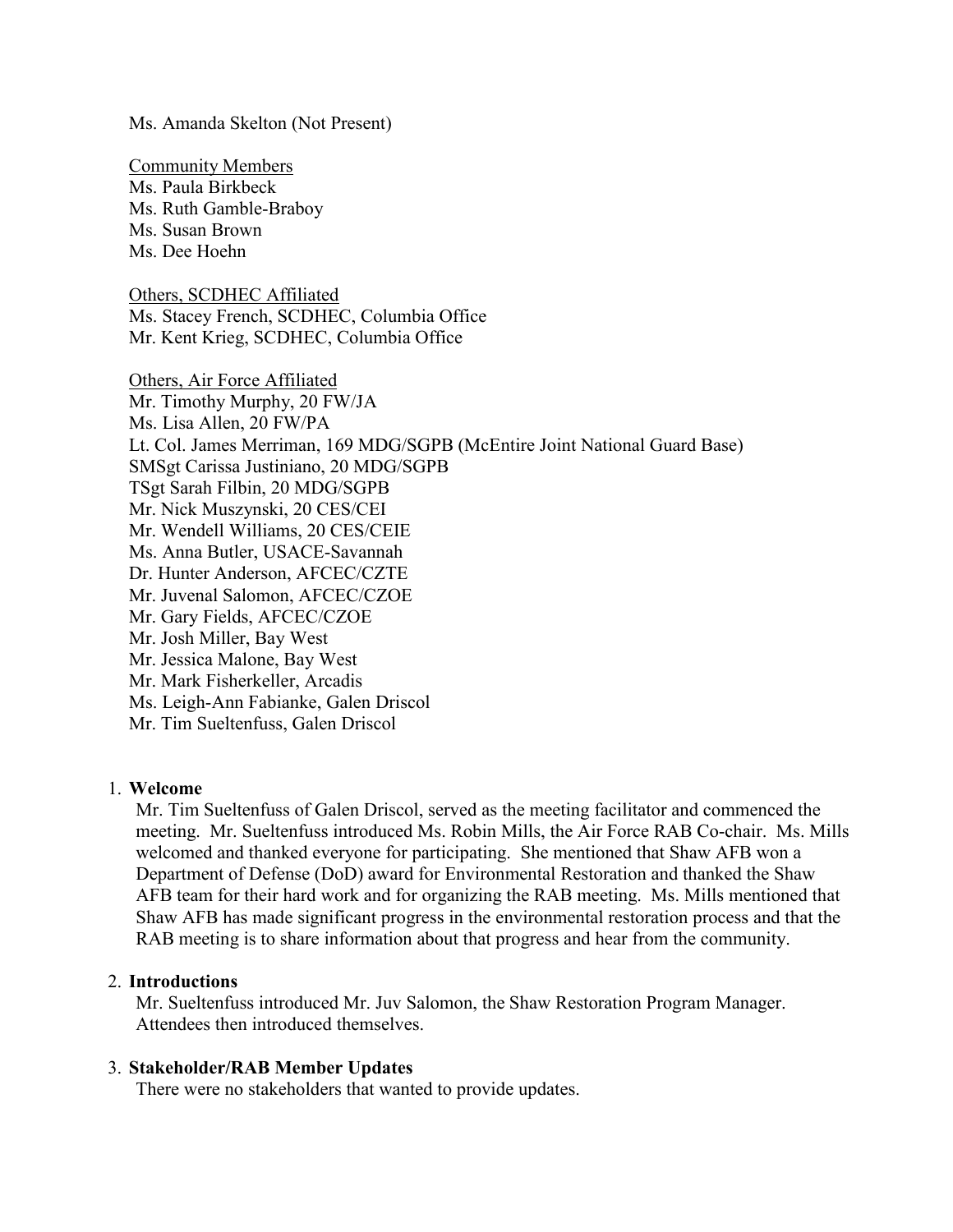### 4. **Air Force Update: Optimized Remediation Contract (ORC)**

Mr. Juv Salomon explained the purpose of the RAB is to promote community awareness and community review on current and proposed environmental cleanup. The RAB mission is to provide open and interactive dialogue among stakeholders. Mr. Salomon explained there will be two technical briefings during the meeting. One focused on the newly awarded Optimized Remediation Contract (ORC), which falls under the state's authority and the Resource Conservation and Recovery Act (RCRA) permitting program. The other will focus on Aqueous Film Forming Foam (AFFF) and perfluorooctane sulfonate (PFOS)/perfluorooctanoic acid (PFOA) activities, which fall under the Comprehensive Environmental Response, Compensation, and Liability Act authority (CERCLA) or what is also known as Superfund.

Mr. Josh Miller, Bay West contractor, is the ORC program manager. An ORC is similar to the previous performance-based remediation (PBR) contract, with SCDHEC helping with the draft ORC scope of work. The ORC includes 18 sites total: 15 Installation Restoration Program (IRP) sites and three Defense Logistics Agency (DLA) sites. There are two underground storage tank (UST) sites also included. A complete site list is included on Slide 8 of the meeting presentation and a site overview map is on Slide 9. The ORC began in August 2020 and will end in August 2026. Contract goals include advanced site characterization at four sites, remedial action-operation (RA-O) at 11 sites and long-term management (LTM) at three sites.

Advanced characterization will help the Air Force more fully understand the site, evaluate alternative objectives, and determine what actions to take to finalize a remedy. There are four sites with ongoing RA-O, which includes the Groundwater Treatment Plant (GWTP), in situ chemical oxidation (ISCO), LTM and land use controls (LTM):

- OT016B (AOC F)
- SS015 (OU-1/SWMU 2)
- SS035 (SD029/AOC L)
- SS036 (AOC N)

Advanced site characterization will also include supplemental site inspections (SIs) and highresolution site characterization (HRSC). Follow-up from the SIs and HRSC will include remedial evaluation and recommendations reports, updated decision documents as necessary based on findings, and corrective measures implementation work plans. The GWTP has historically treated TCE contaminated groundwater pumped from sites AOC F, SD029/AOC H/AOC L and AOC N. A modification to the GWTP was completed in October 2020 as part of a time critical removal action (TCRA). The modification augments the existing plant with an ion exchange resin system, which treats up to 1,500 gallons per minute of extracted water impacted with PFOS/PFOA above the US EPA lifetime health advisory (LHA) of 70 parts per trillion (ppt). A phased restart of the GWTP, supervised by SCDHEC, was completed in February 2021 and the system is now working as designed.

There are nine RA-O sites with injection systems installed by the previous PBR contractor as corrective measures, which are listed on Slide 14 of the meeting presentation. Sites in blue text indicate response complete (RC) as the ORC objective, sites in green indicate site closeout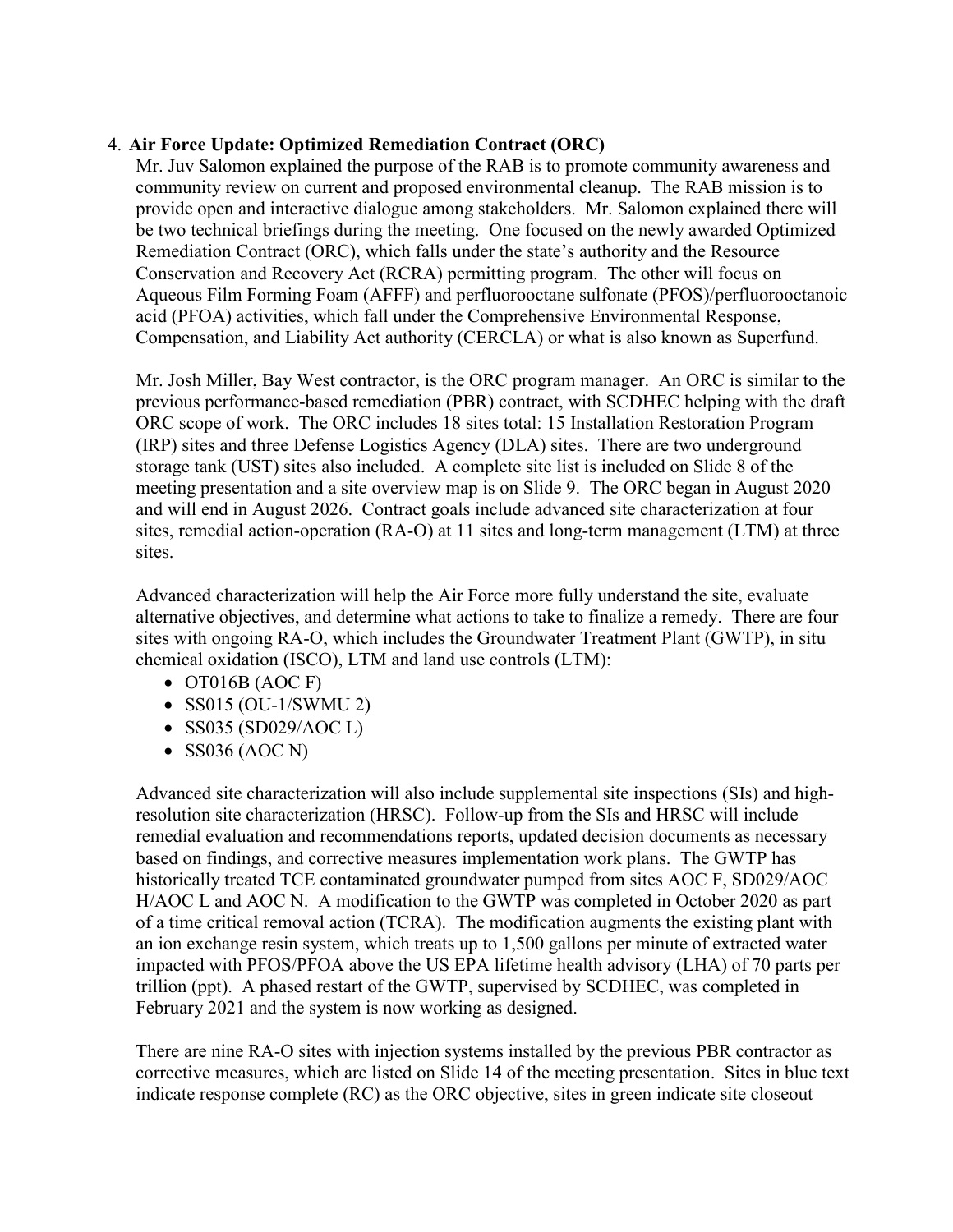(SC) as the ORC objective and sites in black will continue operation but will not achieve either goal in six years. There are two RA-O sites without treatment systems: DP039 (AOC 32/SWMU 101) and OT016A (SWMU 78). There are three landfill sites, LF003 (SWMU 58), LF008 (SWMU 85) and LF009 (SWMU 52), where Land Use Controls (LUCs) and landfill cover maintenance will be conducted throughout the duration of the ORC.

### 5. **Air Force Update: AFFF Update**

PFOS/PFOA are synthetic fluorinated organic compounds used in many industrial and consumer products, including nonstick cookware, waterproof fabric, some food packaging, and the firefighting agent AFFF. AFFF has been used by the Air Force, and other commercial entities, from the 1970s until the late-2010s. In May 2016, EPA issued a LHA for PFOS/PFOA (combined) of 70 ppt. To put into perspective, one ppt is a fraction of one drop of water into an Olympic-sized swimming pool. The Air Force is responding to PFOS/PFOA because they have reasonable pathways to reach drinking water sources, they present a potential unacceptable risk to human health and regulatory standards are evolving. The Air Force is taking aggressive action to address potential impacts to drinking water that may be attributable to firefighting missions. In June 2009, the DoD established policy and assigned responsibilities for the identification, assessment and risk management of emerging contaminants such as PFOS/PFOA. In 2010, the Air Force Civil Engineering Center (AFCEC) began a comprehensive assessment that determined AFFF may have been released at active, reserve, Air National Guard and closed bases, fire training areas, emergency response and aircraft crash sites as well as other release areas.

The Air Force's investigation work and mitigation actions for PFOS/PFOA are guided by CERCLA, the Defense Environmental Restoration Program statute (DERP) and EPA's drinking water LHA of 70 ppt. The CERCLA process ensures thorough investigation work of actual or threatened releases, and promotes accountability, community involvement and longterm protectiveness. The Air Force is using a three-step approach to assess the potential for PFOS/PFOA contamination of drinking water and will respond appropriately:

- 1. **Identify**: Determine potential AFFF releases, verify releases through sampling and determine if contaminant pathways to drinking water exist.
- 2. **Respond**: Continue to provide clear communication. If the contaminant is found above the LHA and there is a clear pathway to drinking water, the Air Force will provide an alternative drinking water supply (bottled water). If the contaminant is detected below the LHA a monitoring/sampling schedule will be established and further action will be taken if contamination rises above the LHA.
- 3. **Prevent**: The Air Force has properly disposed of all legacy AFFF through incineration at authorized disposal facilities and transitioned to a more environmentally responsible AFFF formulation. Fire vehicles are being retrofit with an ecologic system that prevents foam discharge during equipment testing.

The "Identify" phase includes conducting a Preliminary Assessment (PA), which is a basewide records review and includes interviews of base personnel to identify fire training areas, crash sites and other areas at the installation where AFFF may have been released. A Site Inspection (SI) follows, where sampling of groundwater, surface water, soil and sediment is conducted to verify and identify potential pathways to drinking water. If sampling indicates a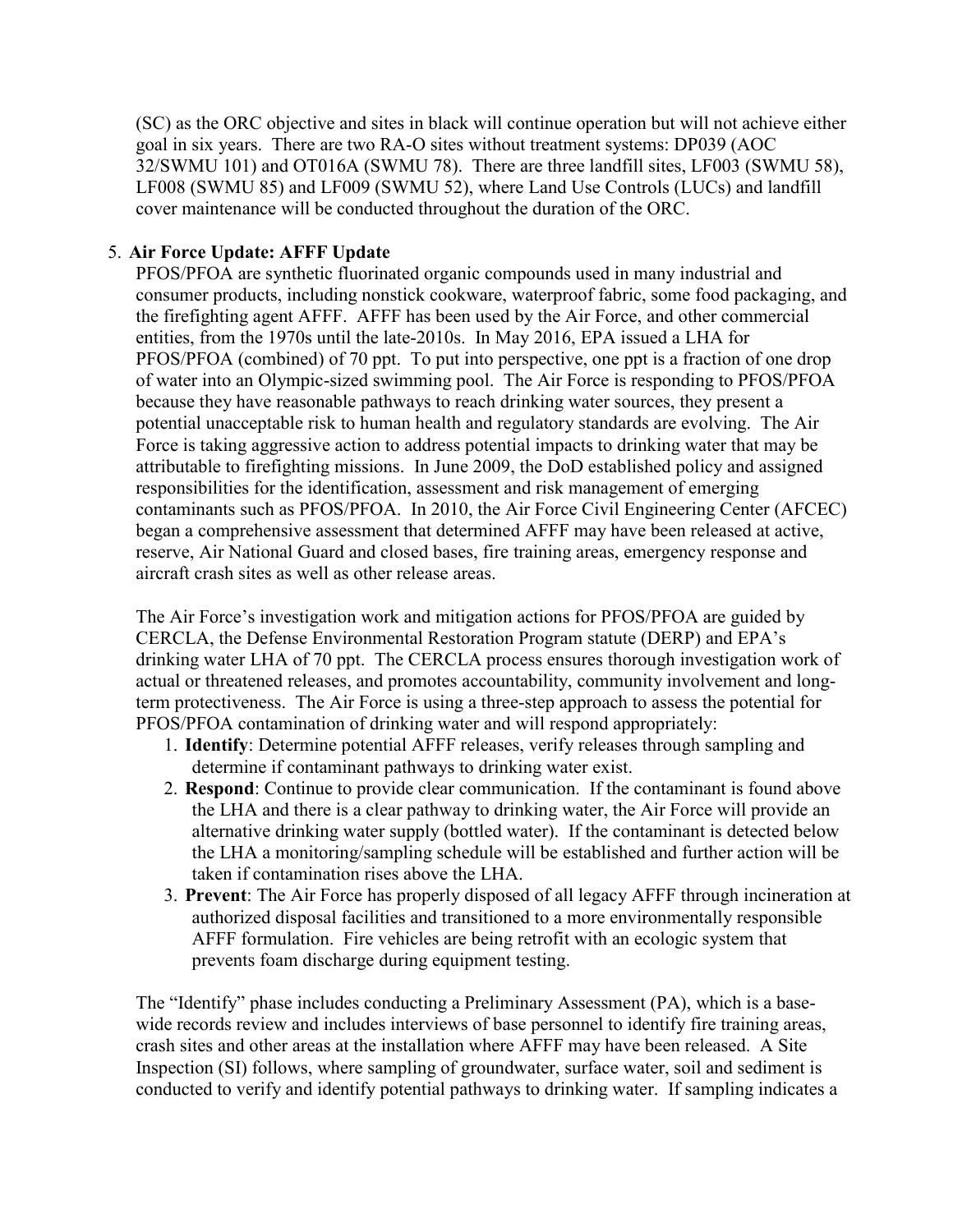potential pathway to drinking water supplies, AFCEC expands the sampling area and may test public water systems and private wells. Once the SI is complete, AFCEC determines if the investigation provided enough data to fully map and understand potential impacts to drinking water or if further investigation is needed. The green checks on the meeting slides indicate that an action is complete; the Shaw PAs and SIs are completed. The blue arrow indicates the Remedial Investigation (RI) phase has started. One RI challenge is that cleanup standards for PFOS/PFOA have not been established so, the Air Force cannot move forward with a risk assessment.

During the "Respond" phase, if AFCEC determines PFOS/PFOA levels exceed the LHA in drinking water, the Air Force will take measures to reduce risk and, if needed, provide an alternate drinking water source, like bottled water, until a permanent solution is in place. There are three mobile home parks located directly to the south that border the base. In partnership with SCDHEC, wells at the parks were tested since they draw water from private wells. The Air Force is now supplying bottled water to these parks. For the "Prevent" phase, the Air Force has eliminated all legacy AFFF at Shaw and replaced it with a more environmentally responsible formulation. Fire vehicles have also been retrofitted with an ecologic system that prevents foam discharge during equipment testing.

Regarding additional Shaw updates, the PA was completed in 2016, where 11 areas were assessed (record reviews, interviews, and field visits). The PA identified six AFFF areas to move forward to the SI for field sampling. All six areas are inside the base boundary. The SI included taking groundwater samples from all six areas, which exceeded the LHA. The SI identified potential impacts to human health and the presence of drinking water supply wells within four miles down gradient of each area. The SI recommended moving forward with an Expanded SI, which included additional step-out sampling for all six areas, followed by an RI to delineate the extent of impact. Sampling for the expanded SI occurred in March 2020, and a report is currently being finalized and will be sent to SCDHEC soon for review. Shaw is one of first bases in Air Force to begin the RI phase. As part of Phase 1, a four-year contract has been awarded to start delineating the extent of PFOS/PFOA impacts. The Air Force is anticipating that PFOS/PFOA regulatory standards will be established in the near future, so the RI can continue to Phase 2 to assess human health and ecological risks. So far, investigations have found that there are no impacts to the municipal water system around Shaw AFB. High Hills Rural Water Company is the primary drinking water provider. Samples collected were non-detect. The City of Sumter Water Department also provides drinking water to households within the focus area. Samples were non-detect. Shaw AFB produces its own drinking water with base wells. Air Force bioenvironmental engineers regularly monitor/sample the base's drinking water source. Notification letters will be sent to the identified drinking water well owners within the focus areas to the east, west and south of the base requesting permission to sample if private drinking water wells are present. The Air Force is working closely with SCDHEC to identify any private wells. Slide 32 of the meeting presentation shows the off-base sampling focus area in yellow. More than 200 drinking waters wells have been sampled in the sampling focus area.

Currently, the Air Force is in the process of completing off-base, door-to-door surveys requesting well information and permission to sample. With owners' consent, privately owned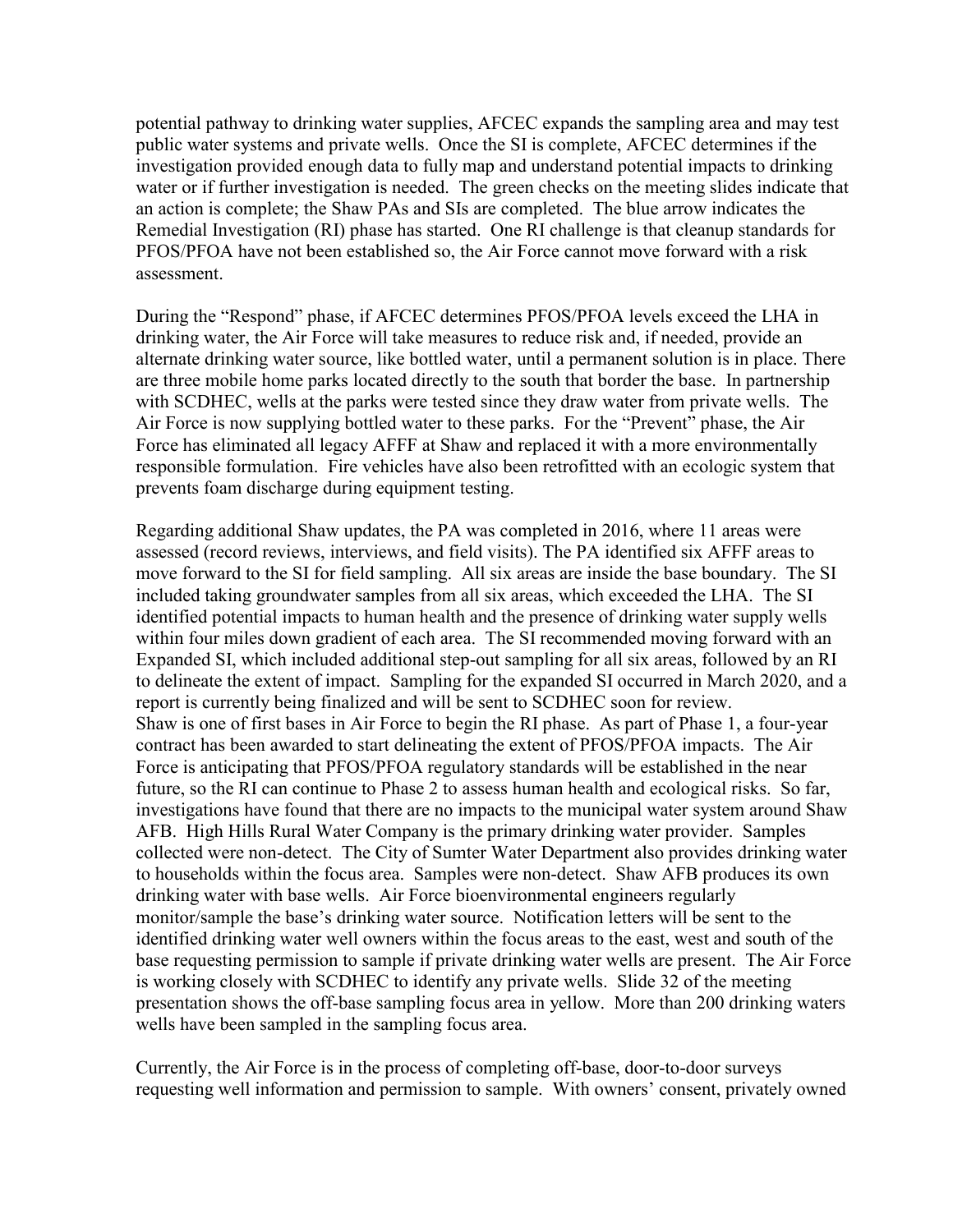wells used for human drinking water are being tested to determine if PFOS/PFOA is above the LHA. As mentioned earlier, the GWTP is treating PFOS/PFOA contaminated water on base, which is being reinjected up gradient of the base drinking water wells. The Air Force also provides bottled water to households and businesses with drinking water wells containing PFOS/PFOA above the LHA. Wells under the LHA, but above 35 ppt, are being sampled quarterly for one year to ensure results do not climb above the LHA. Future actions include seeking permanent solutions for water supplies for households and businesses currently provided with bottled water. Permanent solutions could include on-site water filtration systems and connection to municipal water services. These actions either already have funding allocated or are going through contract solutions. Fieldwork for the Phase 1 RI will begin in summer/fall 2021 at both on and off-base locations. Public participation will continue to address Shaw AFB's previous, current and planned PFOS/PFOA response actions.

Ms. Dee Hoehn stated that she owns 56 acres around Shaw AFB including 14 acres that are adjacent to the Shaw AFB boundary and currently houses 17 tenants. Since she last spoke with the Air Force in 2019, there has been a significant amount of runoff water from Shaw property that enters a pond on her property. Ms. Hoehn's water well is 20-feet from the base fence and is surrounded by Shaw on three sides. She invited the Air Force to visit her property to discuss the run-off situation in more detail. This pond runs into Long Branch Creek. Mr. Salomon mentioned that as part of the RI, soil, groundwater, and surface water will all be investigated. The RI will be the best tool to capture any surface water concerns. Ms. Hoehn mentioned that every year she sends her residents a copy of the water quality report, but the copy she has does not currently address PFOS/PFOA. She requested documentation to show her residents that the water they are consuming from High Hills, is under the PFOS/PFOA LHA. An action item was recorded for Mr. Salomon to send Ms. Hoehn a SCDHEC Bureau of Water report that shows High Hills water has been tested for PFOS/PFOA and results were non-detect. SCDHEC said that UCMR3 testing data will also demonstrate this.

#### 6. **RAB Business Update**

Board member participation has waned over the years. There are currently only eight community RAB members. If anyone is interested in becoming a member or know of anyone interested, please put them in contact with Mr. Salomon. Interested parties can apply to Mr. Salomon who will pass their application to the current RAB members for approval. It was noted that Mr. Chip Chase submitted his board resignation prior to this RAB meeting.

### 7. **Public Comment**

Ms. Ruth Gamble-Braboy mentioned that she is concerned about an embankment near the entrance to the Wintergreen subdivision II, which is located off Oleander Drive near Veteran's Park. The area is overgrown and is not safe for homeowners. Although it is believed that the area may be owned by the City of Sumter, an action item was recorded to further investigate the issue.

#### 8. **Conclusion**

Reverend Lawson thanked the Air Force for a great informational session and shared he is not surprised to hear Mr. Salomon and team won an award for their work. He expressed thanks to Shaw AFB for answering the call to ensure folks in the community are taken care of.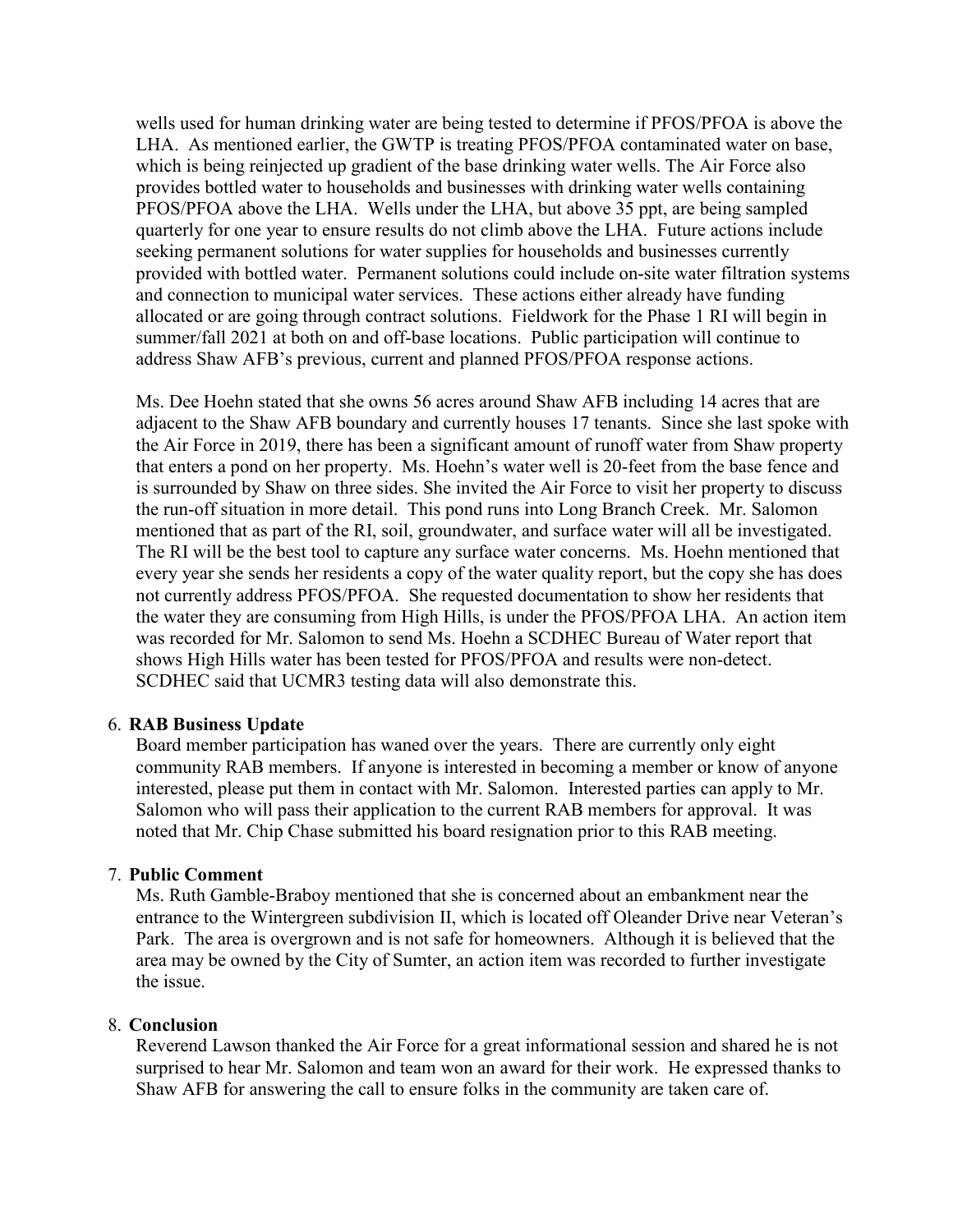Mr. Salomon shared that if anyone has additional questions, please contact him. He also highlighted that Slide 40 of the meeting presentation contains additional points of contact and references. Mr. Salomon said that hopefully everyone can meet in-person for the next annual RAB meeting. A newsletter will be mailed before the next meeting and will include RAB recruitment information.

Ms. Mills thanked everyone for their interest in Shaw's environmental program and for joining the RAB meeting. She shared her appreciation for working with such a great Air Force team and that she is proud to be part of the Shaw community.

The next RAB meeting will be scheduled for April 2022, with an exact date being confirmed later this year. Questions regarding the RAB may be directed to Mr. Juv Salomon at (803) 895-9991 or [juvenal.salomon.1@us.af.mil.](mailto:juvenal.salomon.1@us.af.mil)

| #                | <b>Action Item</b>                                                                                                                                                                                                                                                                                                                | <b>Who</b>                        | <b>Status</b> |
|------------------|-----------------------------------------------------------------------------------------------------------------------------------------------------------------------------------------------------------------------------------------------------------------------------------------------------------------------------------|-----------------------------------|---------------|
| 1.               | Dee Hoehn will follow-up with Air Force to invite them to visit<br>her property again to discuss runoff into her pond. (she is at the<br>property every Tuesday)                                                                                                                                                                  | Dee Hoehn,<br>Community<br>Member | Open          |
| 2.               | Juv Salomon will send Dee Hoehn a water report showing High<br>Hills water is non-detect for PFOS/PFOA.                                                                                                                                                                                                                           | Juv Salomon, Shaw<br>AFB          | <b>CLOSED</b> |
| 3.               | RAB recruitment information will be included in the next<br>community newsletter.                                                                                                                                                                                                                                                 | Juv Salomon, Shaw<br>AFB          | Open          |
| $\overline{4}$ . | The Air Force will investigate Ms. Ruth Gamble-Braboy's<br>concerns about the embankment near the entrance to the<br>Wintergreen Subdivision II, which is off Oleander Drive near<br>Veteran's Park. The area is overgrown and is not safe for<br>homeowners. It is believed that the area may be owned by the<br>City of Sumter. | Juv Salomon, Shaw<br>AFB          | <b>CLOSED</b> |

 JUVENAL Q. SALOMON, GS-13, DAF RAB Administrator

Approved as written

Robin IMM

 ROBIN D. MILLS, GS-14, DAF Deputy Director for Installation Support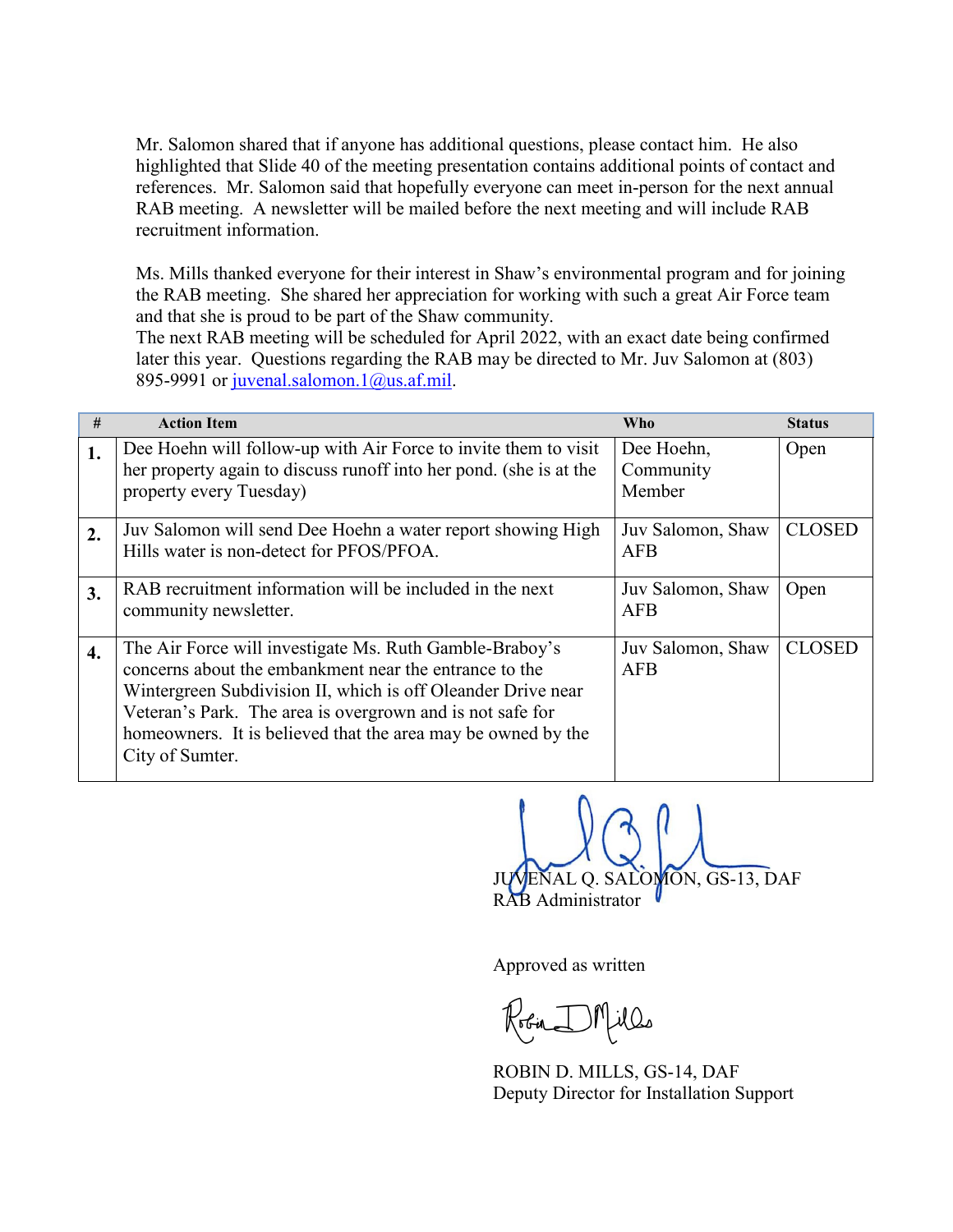Attachment: RAB Presentation

cc:

20 FW/CV/JA/PA/HO 20 MSG/CC/DD 20 MDG/SGPB 20 CES/CC/CEI/CEIE AFCEC/CZOE AFCEC/CZRE (Mr. Anthony Williams) US Army Corps of Engineers (Ms. Anna Butler) SCDHEC (Mr. Michael Danielsen, Mr. Keith Lane) Sumter County Public Works Director (Mr. Eddie Newman) Sumter City Engineer (Mr. Bill Rozier) Sumter City-County Planning (Ms. Helen Roodman) RAB Community Members: Mr. Daniel Burkett, Mr. Chip Chase, Mr. Charles Firmbach, Mr. John Hayes, Mr. Heath Hoover, Mr. Anthony Horton, Rev. Willie Lawson, Mr. Steven Schmidt, Ms. Amanda Skelton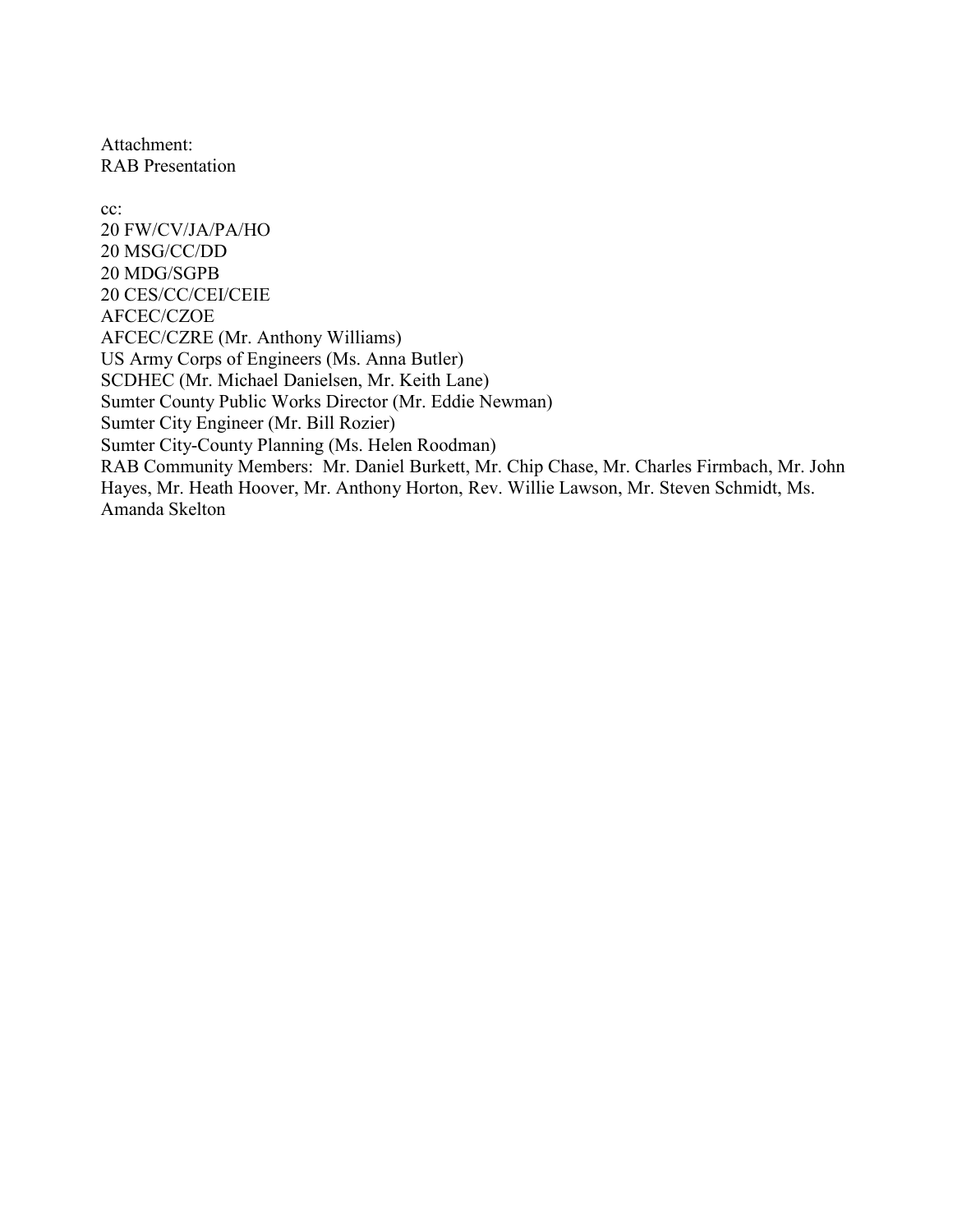### **Air Force Civil Engineer Center**

# **Shaw AFB Restoration Advisory Board**

26 April 2021

Battle Ready…Built Right!

**FRANCE CIVIL ENGINEER CRIMES**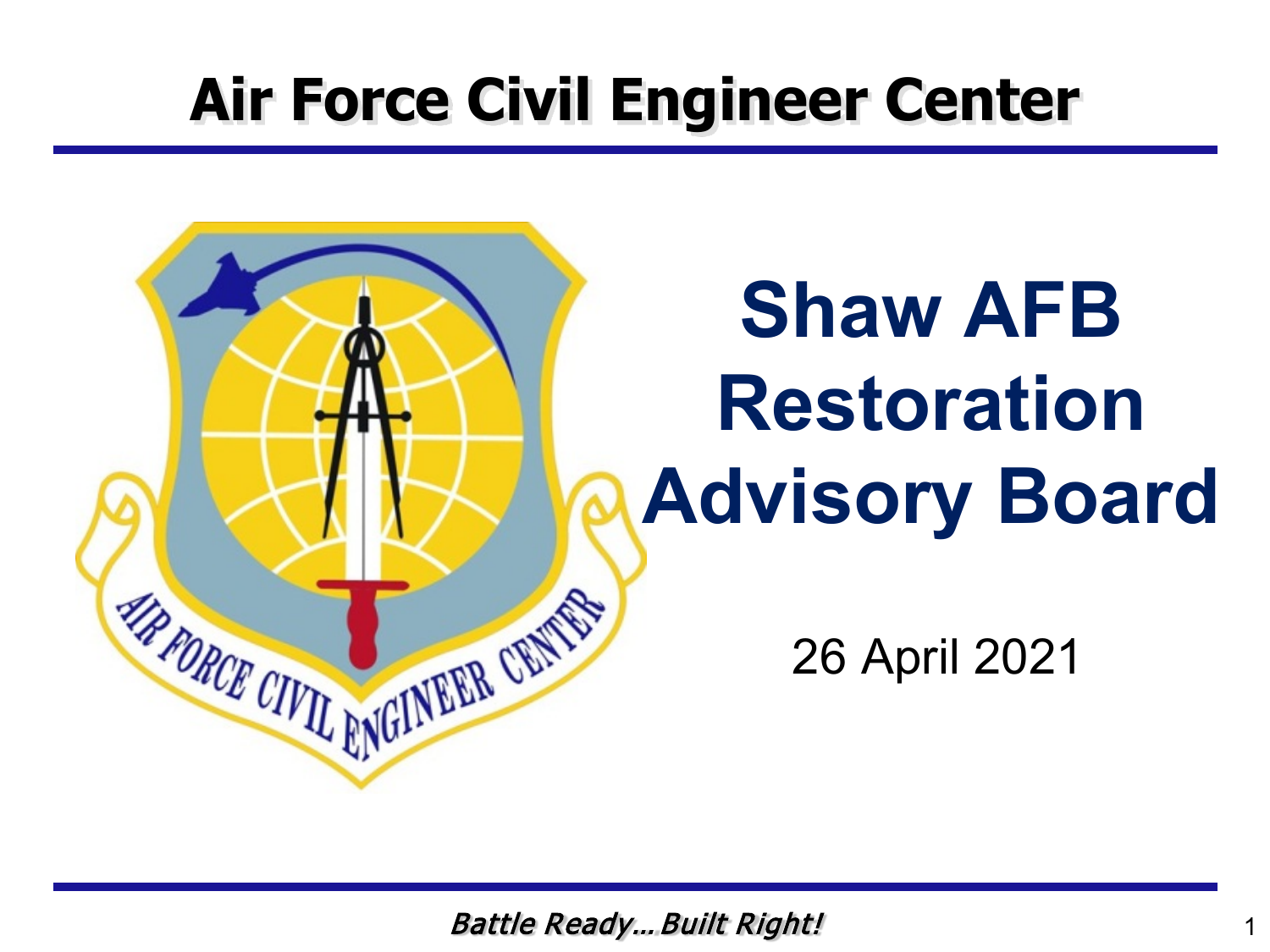



### **Virtual Participation Reminders**

- Mute/unmute with the microphone icon at top of screen. Mute your computer or phone when not speaking.
- Turn on/off camera with the camera icon.
- State your name before you begin talking.
- If you have a question, use the hand icon at top of screen. You can also type your question in the chat by using the word bubble icon next to the hand.
- To enable closed captions, click the three dots, then select, "Turn on live captions".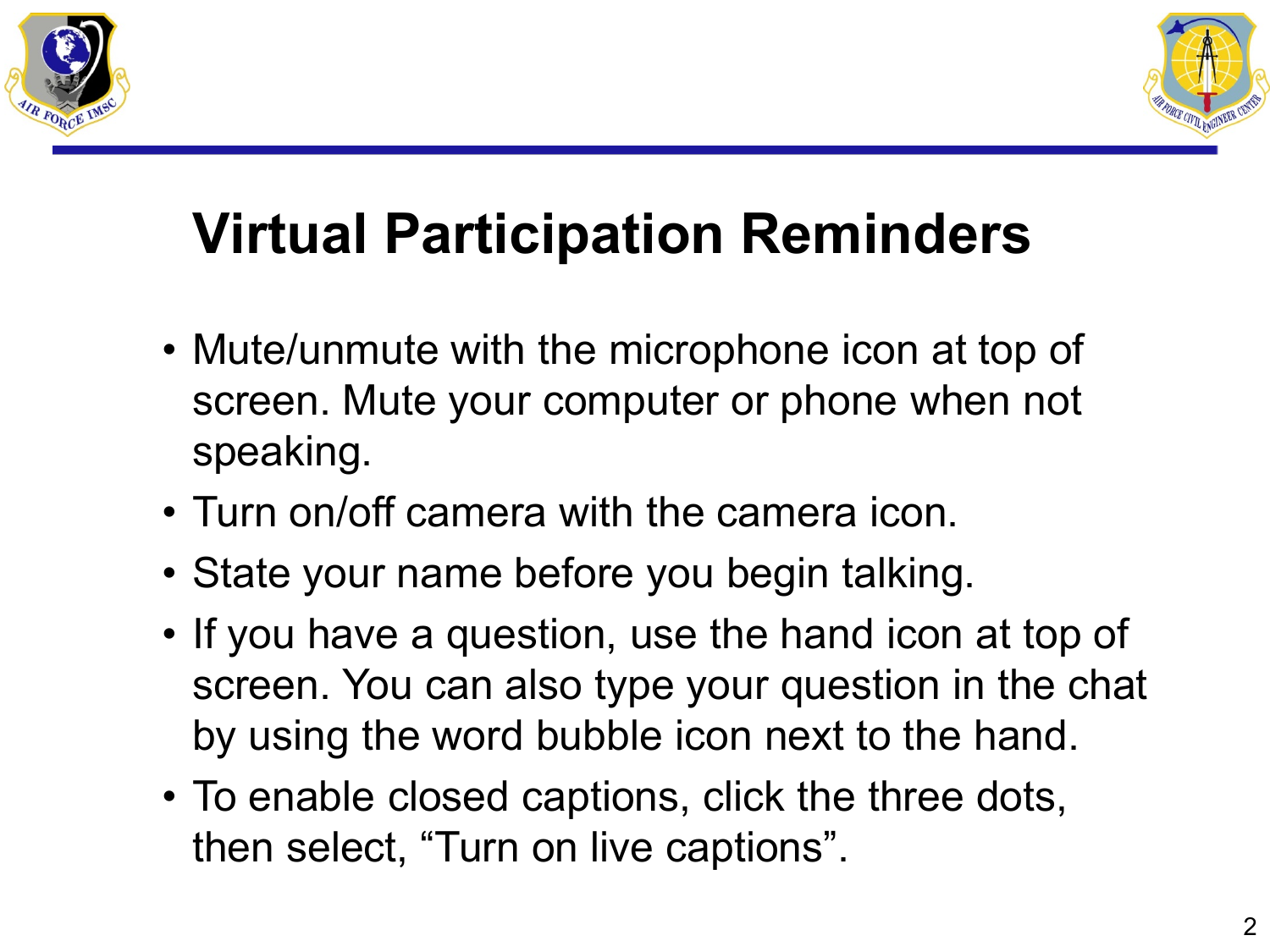

## **Agenda**



- **Welcome / Introductions**
- **Purpose / Mission**
- **Shaw Environmental Restoration Program (ERP) Update:** 
	- **Optimized Remediation Contract (ORC)**
- **Shaw AFFF (PFOS/PFOA) Update**
- **Break**
- **Public Comment**
- **Conclusion**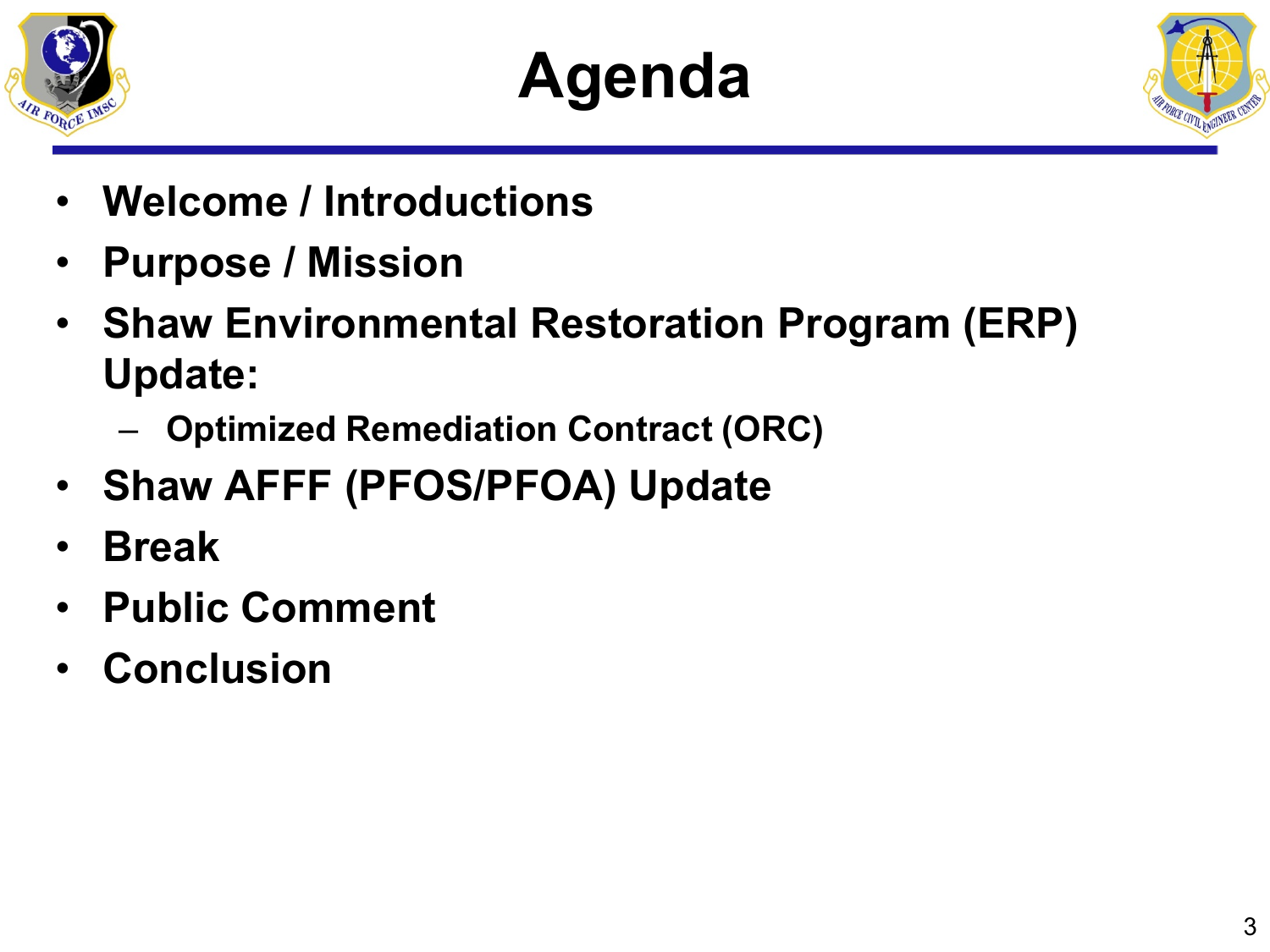



### **PURPOSE:**

- **Promote community awareness**
- **Obtain constructive community review and input on current and proposed environmental cleanup actions**

### **MISSION:**

- **Open and interactive dialogue**
	- Among the Air Force, South Carolina Department of Health and Environmental Control, and our neighbors
	- Concerning Shaw's Environmental Restoration Program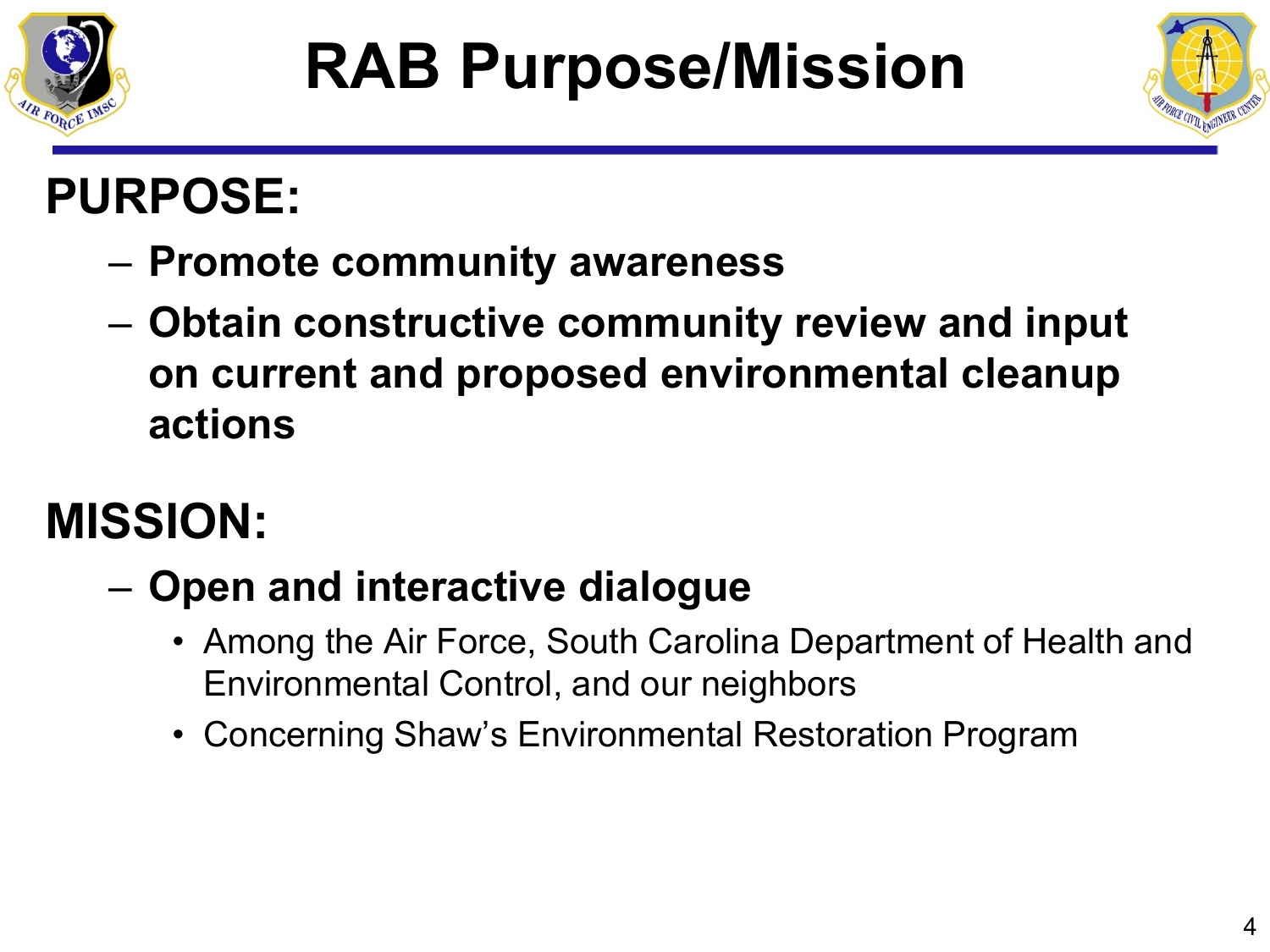



# **Shaw Optimized Remediation Contract (ORC)**

**Environmental Remediation and Site Restoration Activities**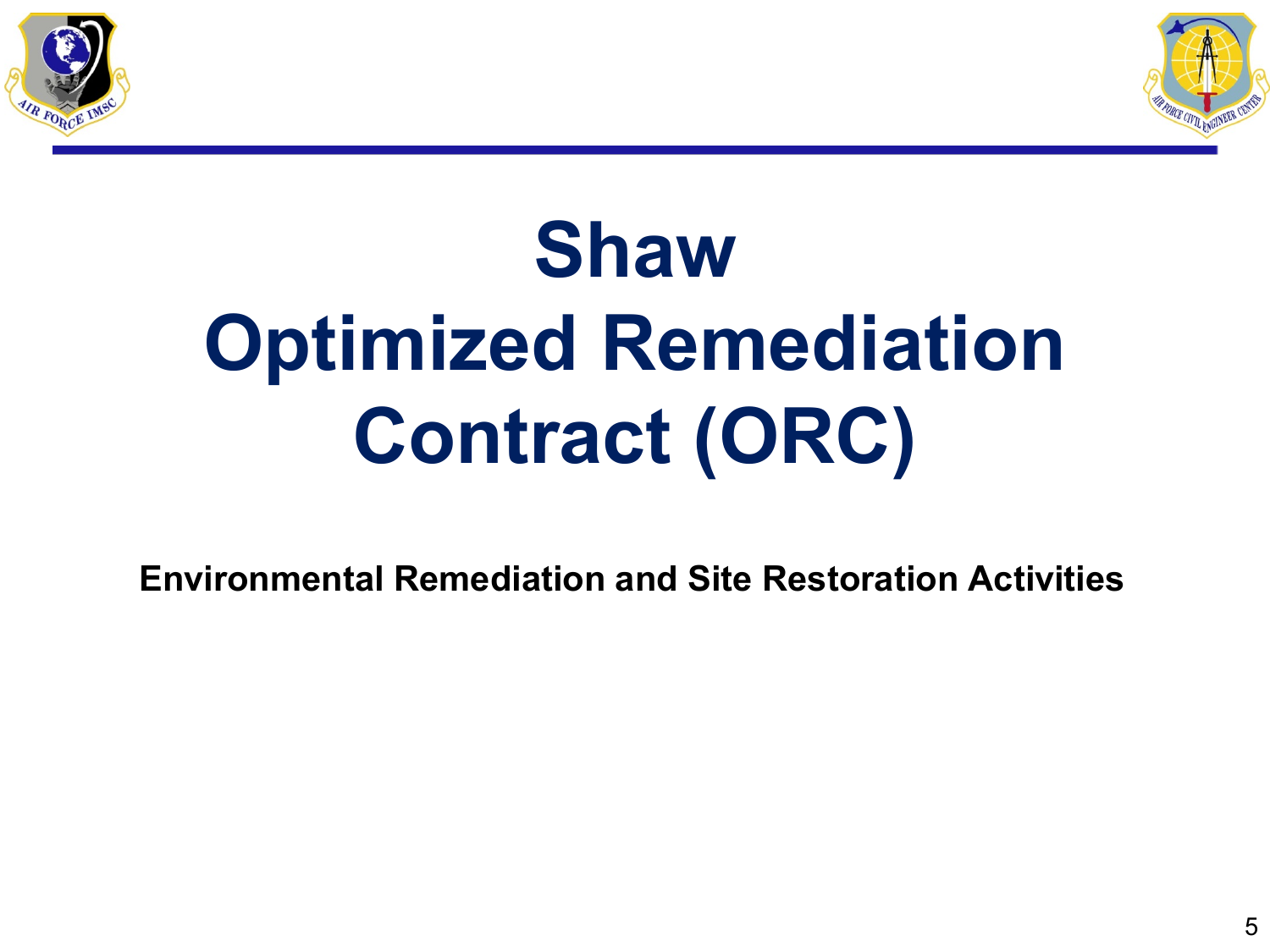

## **ORC Overview**



- **What is an ORC contract?** 
	- **In short, an ORC contract is like a Performance-Based Remediation (PBR) contract but incorporates PBR lessons learned**
	- **The most important shift is that PBR lessons learned help craft the ORC Performance Objectives (PO) vs. contractor**
- **Environmental Remediation and Site Restoration Activities**
	- **15 Installation Restoration Program (IRP) sites and**
	- **3 Defense Logistics Agency (DLA) sites**
	- **18 total sites**
		- 2 are Underground Storage Tank (UST) sites 1 IRP, 1 DLA